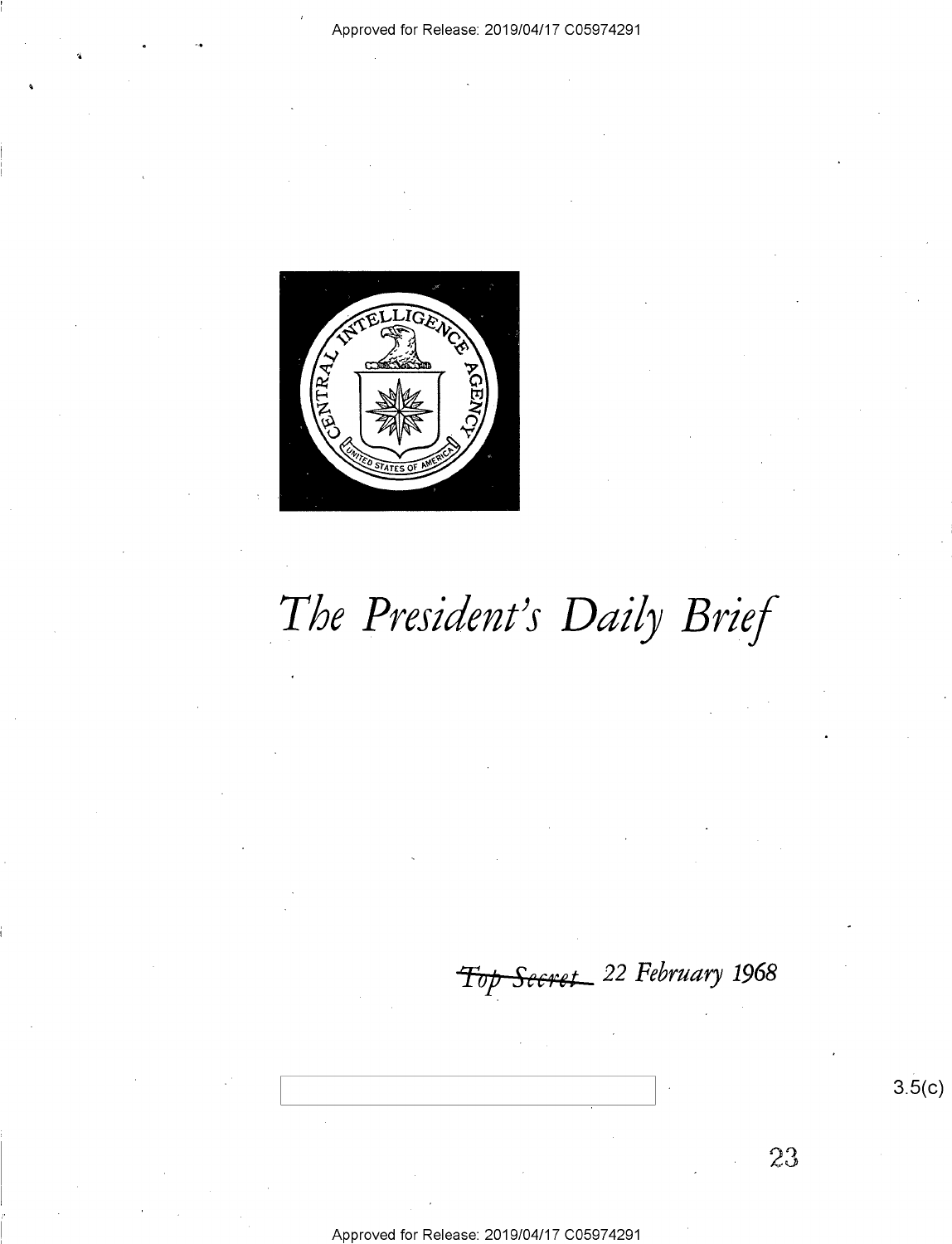DAILY BRIEF 22 FEBRUARY 1968

1. South Vietnam

Sharp fighting continues around<br>Saigon. Elsewhere, there have been Elsewhere, there have been no significant changes in the military situation during the night.

In Hue, some progress is being made toward repairing the city's disrupted facilities. Our station in Saigon, however, believes that re-establishment of civil government in Hue will be difficult.

Few of the city's significant public officials have even tried to return to work, while others have surrendered to the Viet Cong. Those officials who are on the job show little initiative and do not control their subordinates, The Saigon government has not yet weighed in with enough.authority to re~ establish confidence and public support.



3.3(h)(2)

2. Geneva  $3.3(h)(2)$  Conference

<del>TOP SECRET</del> –

 $\frac{3.5(k)}{k}$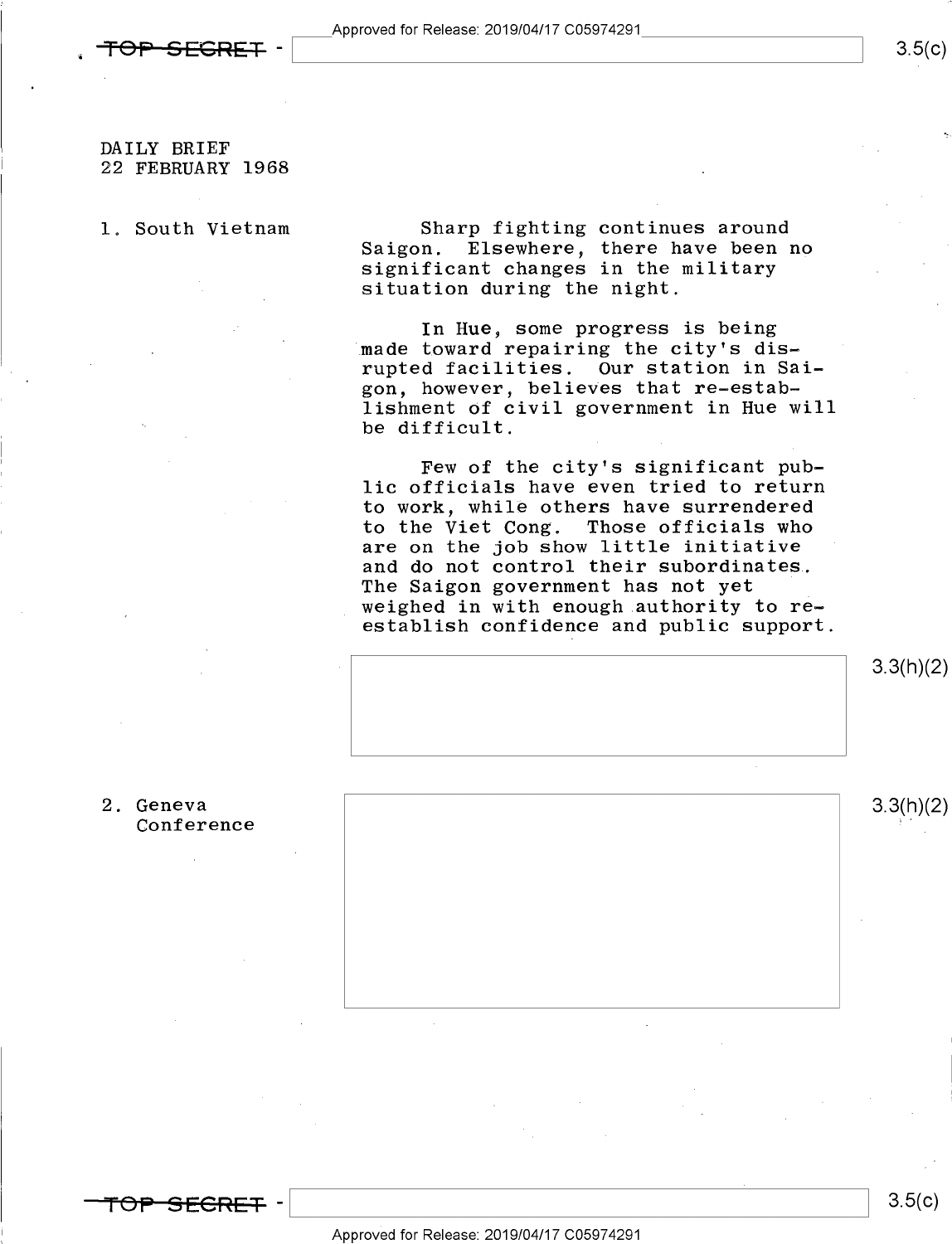

TO<del>P SEGRET</del> -

 $\mathcal{L}_{\mathcal{A}}$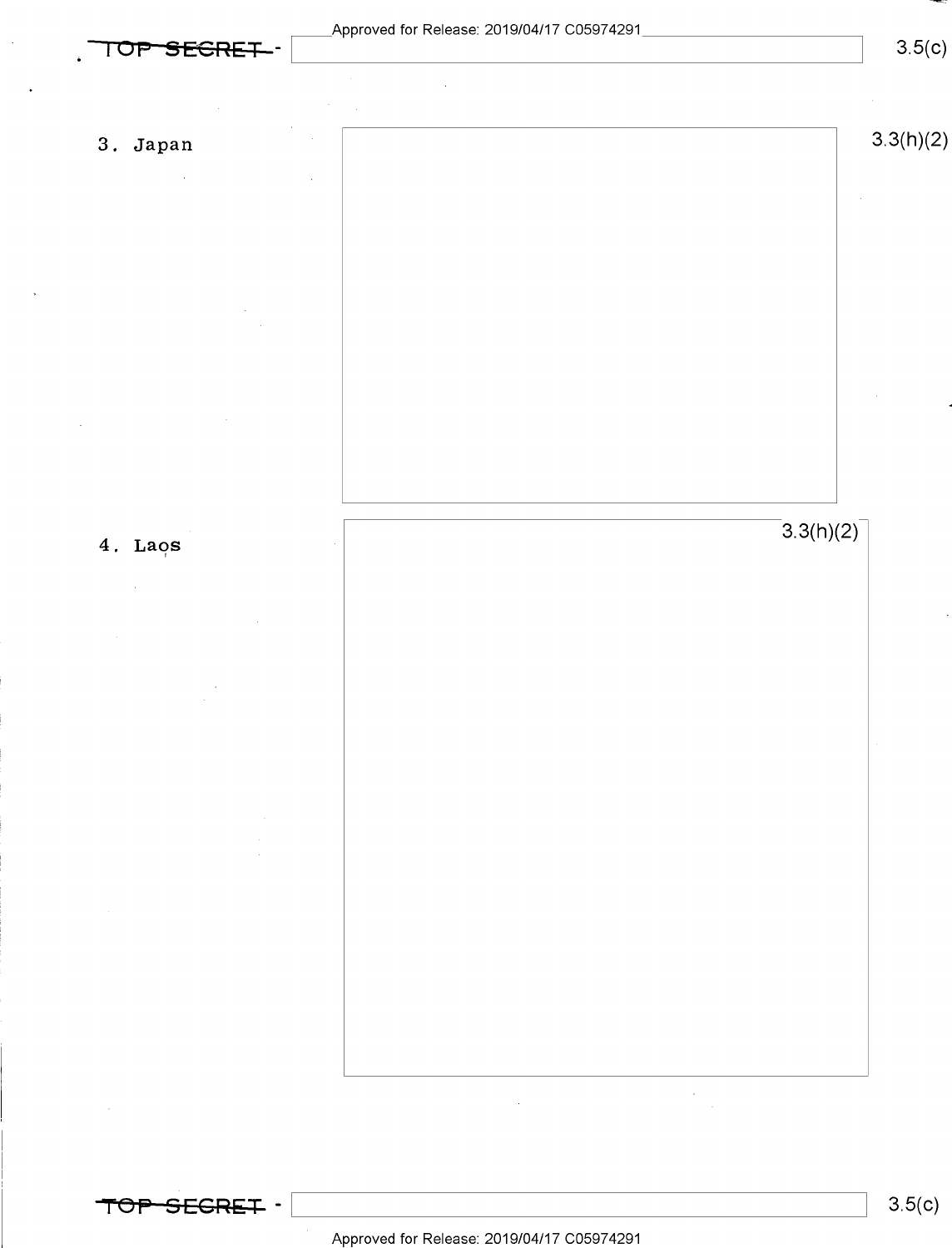$3.5(c)$ 

5. Panama Robles has further inflamed the bitter struggle for control of the electoral machinery by engineering the suspension of two pro-Arias electoral<br>judges. If the judges are in fact If the judges are in fact dismissed, Arias might carry out his threat to impeach Robles or call a massive march on Panama City.

> Robles has assured Ambassador Adair that he will maintain public order and .respect democratic processes. The National Guard, which feels caught in the and probably could keep order in the short run.

6. Communist China Posters attacking one Chi Pen-yu personage was a charter member of the radical Cultural Revolution group set up in 1966 and one of its chief spokesmen throughout last year. He was also one of the last of the group to be publicly active, most of the rest having faded from sight back in September.

> These attacks on Chi, apparently officially inspired, strengthen our belief that the radical elements in the leadership continue to lose ground.

7. Soviet Union On 12 February the Soviets made the first test flight of a new launch vehicle, probably intended for a weapons system.  $\qquad \qquad \qquad$  3.3(h)(2)

<del>OP SEGREI</del> -

 $\ddot{\phantom{0}}$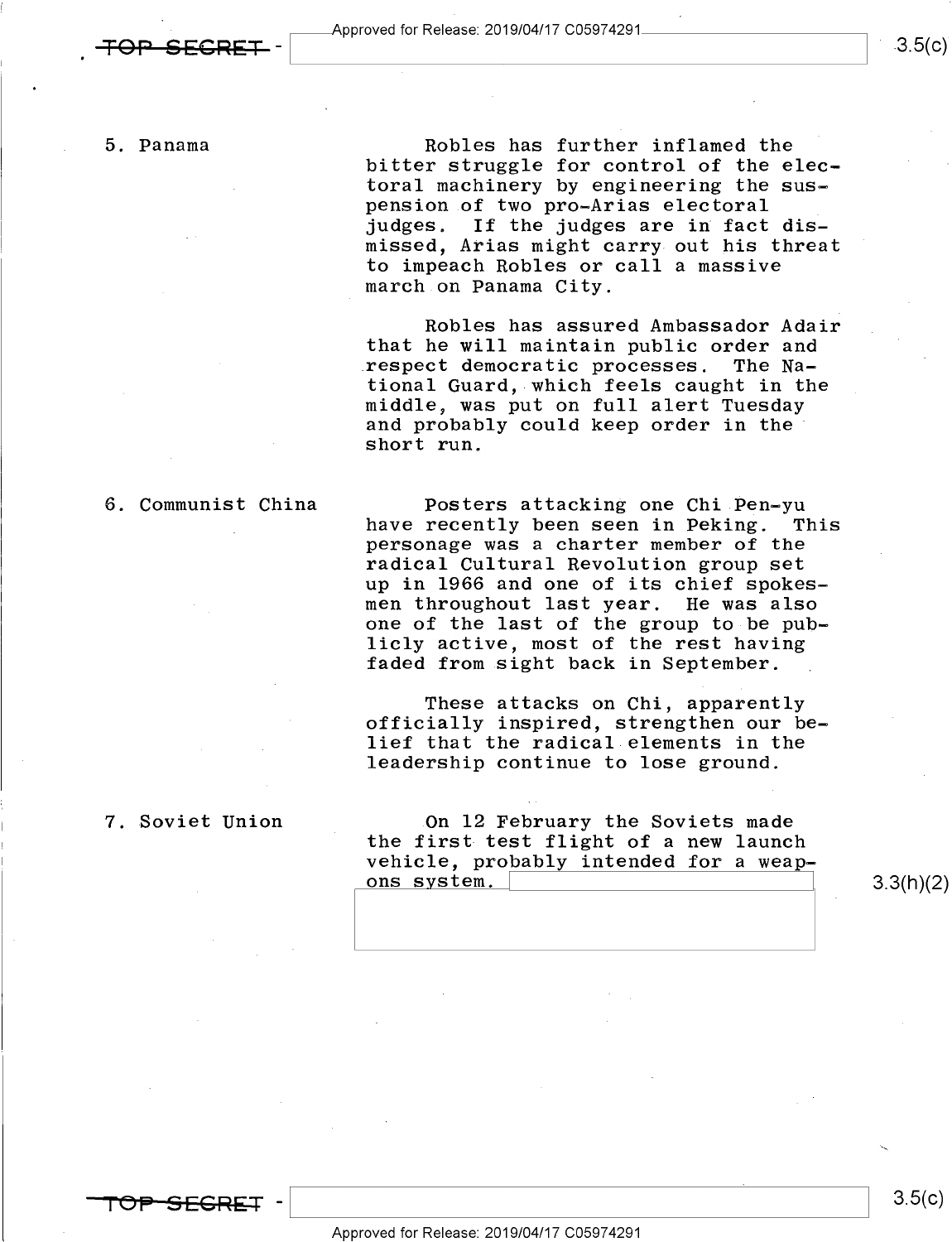ANNEX

### Interrogation of North Vietnamese Captain

 $\frac{\textbf{Preliminary} \text{ intervention of a North Vietnamese}}{\text{captured in Danang}}$  is pro-Army captured in Danang<br>Eising a lange uslume of information on apower stuates viding a large volume of information on enemy strategy and future intentions. Much of what the prisoner says appears to reflect at least general familiarity with Communist plans for the current military campaign.

The prisoner's comments indicate the Communists see their current effort as one which will extend over several months and eventually conclude with a political settlement on their terms. He also makes clear that major new attacks against urban centers are likely and he suggests that the build-up at Khe Sanh is basically intended to divert US resources and attention to that area while Communist forces make headway elsewhere.

The prisoner says that the current offensive is part of a three-phase strategy in which the Communists would first launch a general offensive against the cities. If this failed, they were to regroup in rural areas to besiege the cities and at the same time lure US forces into the Khe Sanh area where they would be "wiped out." Finally, "decisive" battles would be fought in the Western Highlands or near Saigon and, as a result of sustained pressure on the allies, a coalition government would be established. In support of this, the Communists were stepping up activities in southern Laos to permit large-scale infiltration of regular North Vietnamese forces to tie down more US troops.

The prisoner gave very detailed and probably accurate information on Communist plans and organization in the Danang area. He had served off and on there this subject. His comments that major enemy ground attacks can be expected in the northern coastal prov-<br>inces are in accord with inces are in accord with ligence. and he obviously was familiar with  $\hspace{1.6cm}$  3.3(h)(2)

3.3(h)(2)

 $\mathcal{L}$ 

3.3(h)(2)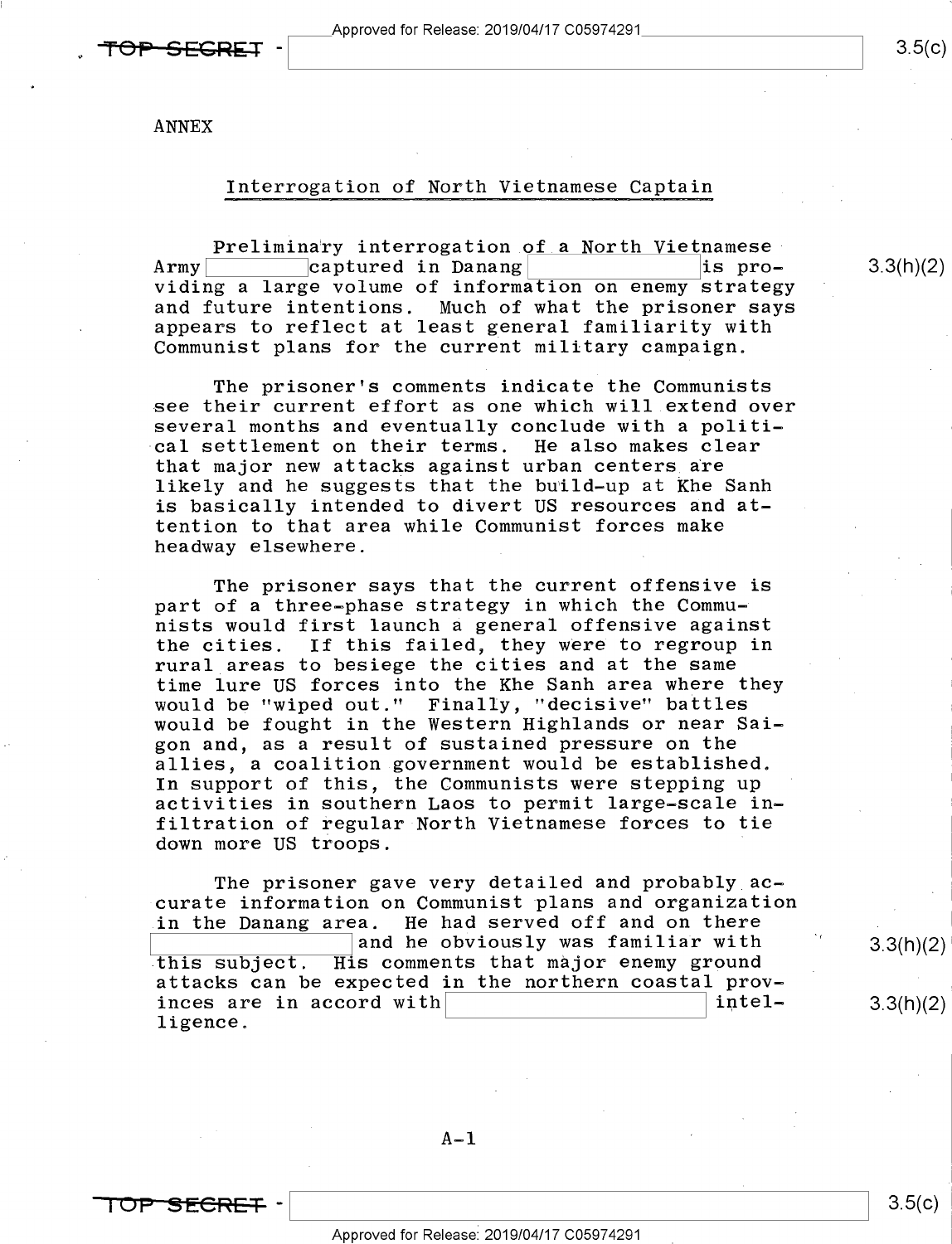Beyond the area in which he himself served, the prisoner's knowledgeability is more questionable. His description of the basic outline of enemy strategy probably is correct, but we doubt that he can speak with authority about such specific subjects as where the "decisive" battles will be fought. Moreover, on broad political topics, such as his allegation that the Chinese have offered two million combat troops to North Vietnam and will enter the conflict if the United States increases its military strength in the South, he is unlikely to have had access to first-hand information.

 $A-2$ 

 $\overline{\phantom{a}}$ 



'\

/

 $3.5(c)$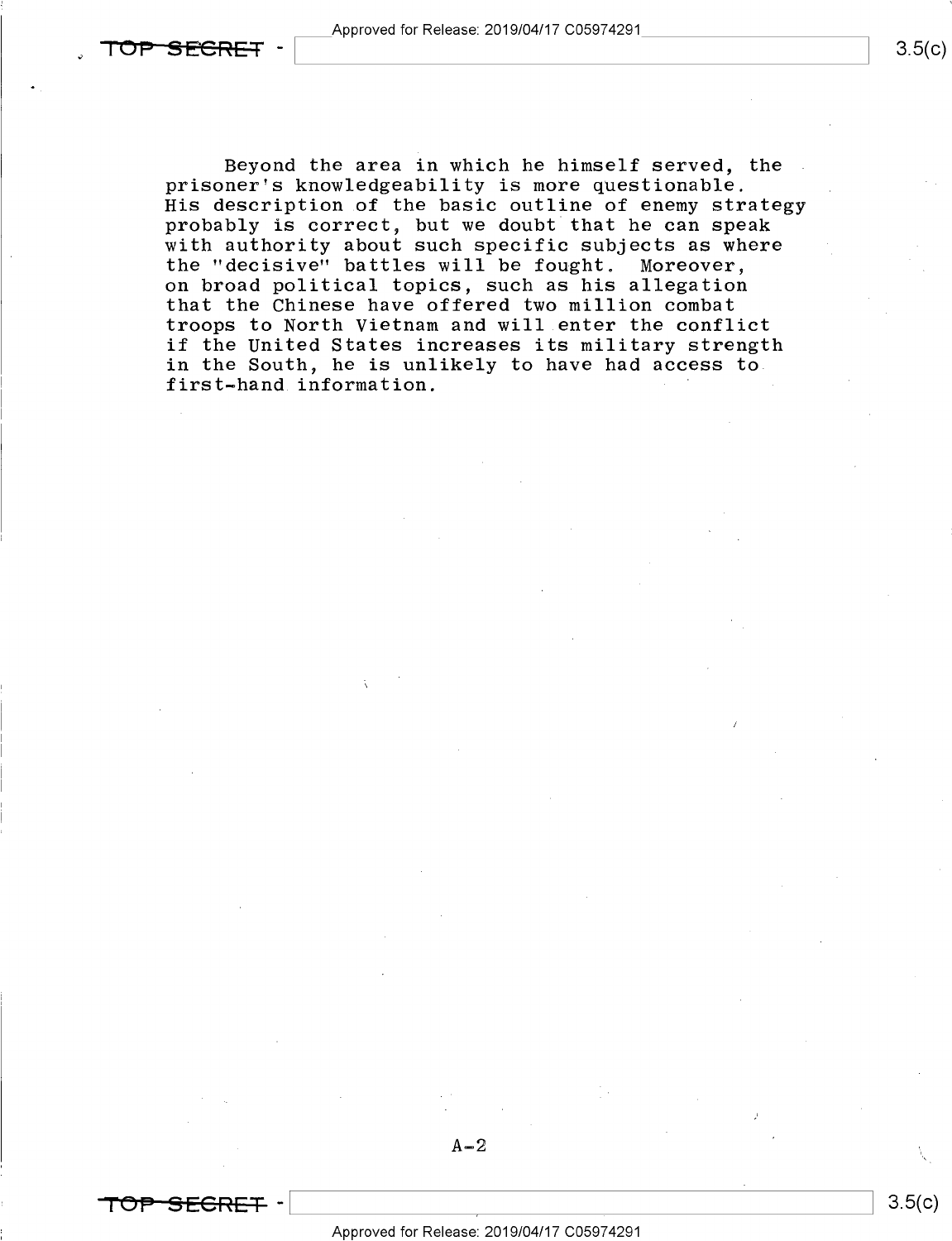Top Seeret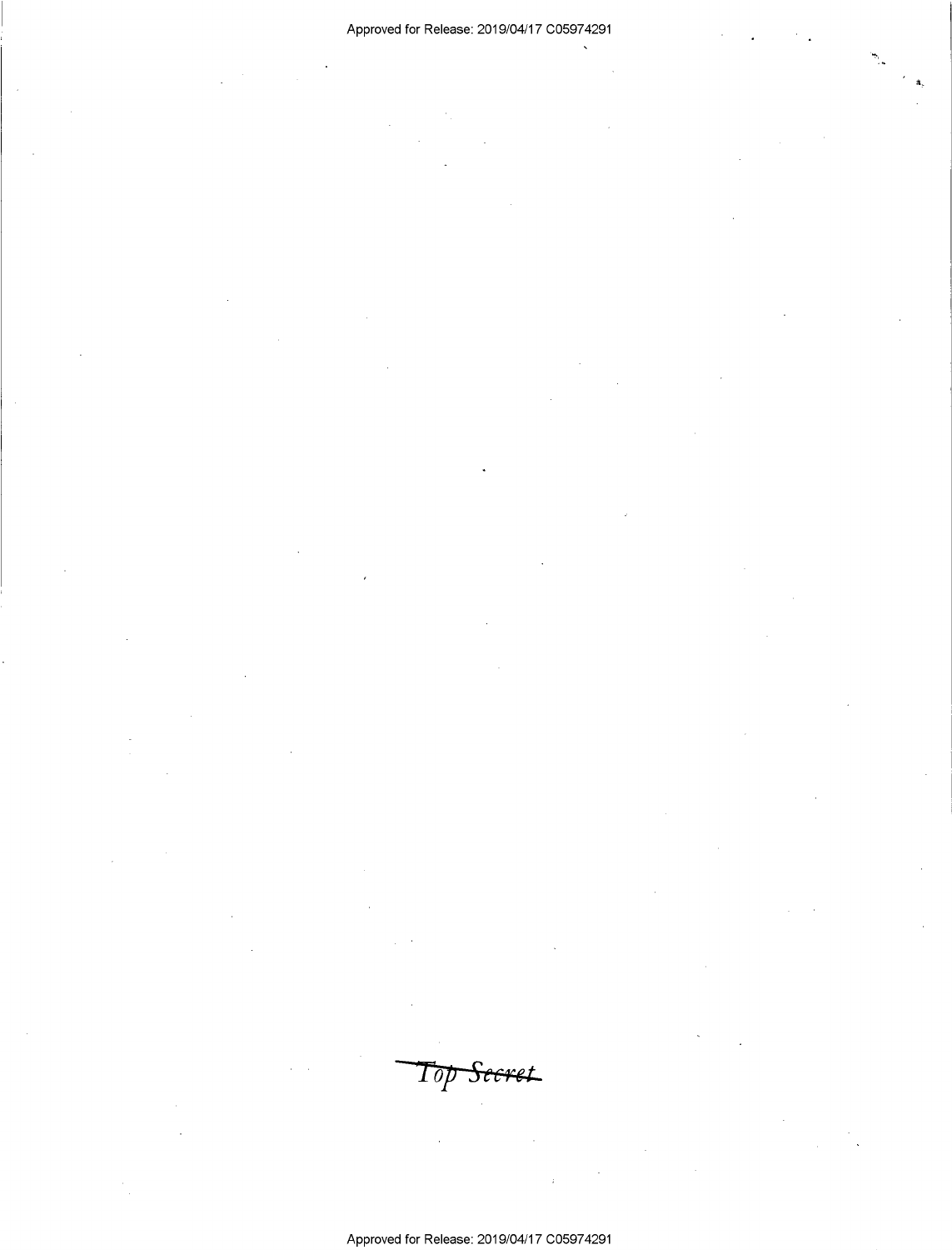**Top Secret** 



## FOR THE PRESIDENT'S EYES ONLY

# Special Daily Report on North Vietnam

**Top Secret**  $3.5(c)$ 16

22 February 1968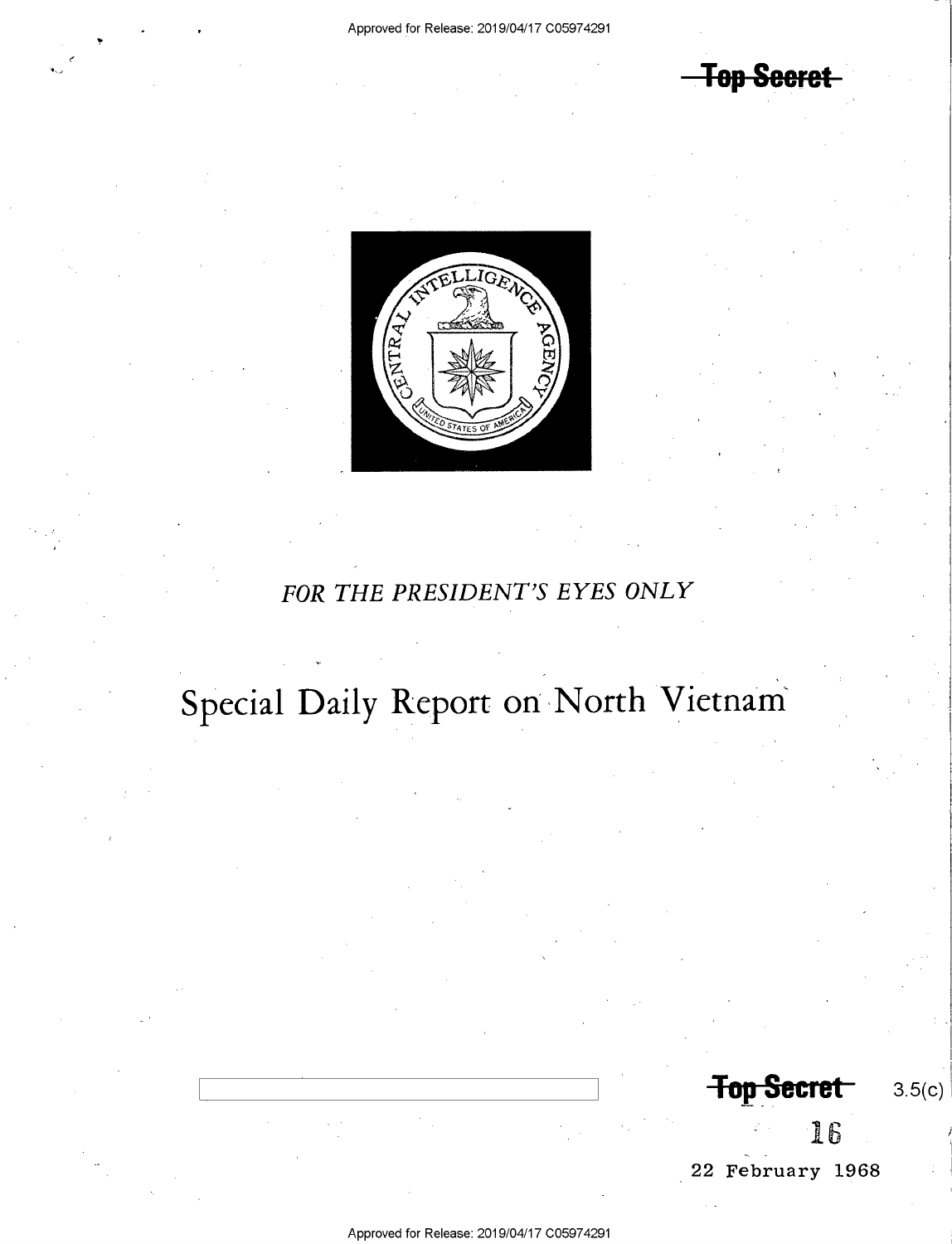Special Daily Report on North Vietnam for the President's Eyes Only

### 22 February 1968

### I. NOTES ON THE SITUATION

North Vietnam Claims Civilian Casualties: Hanoi's claim on IO February fhat 800 civiTians were killed or wounded by US air strikes around Hanoi, Haiphong, and Vinh Linh during the last three months of 1967 is comparable with periodic claims made during the first Hanoi's reported total of civilian casualties for 1967 to about  $5,000$ .  $3.3(h)(2)$ 

>|< \* \*

Hanoi Atmospherics: \

\_ \ \comments on life in Hanoi at the end of last month: '

--Some efforts were made during Tet to brighten<br>up the state store. More goods were on display for those fortunate enough to obtain permission to shop there. Prices were very high, however, with the cheapest, smallest transistor radio selling for three times the average worker's monthly wage and a bicycle selling for ten times his monthly wage.

--Every major government building is being equipped with its own massive bomb shelter. The embassies<br>of the Communist nations are following suit, but the non-Communist representatives continue to live unpro-<br>tected. tected. The contraction of the contraction of the contraction of the contraction of the contraction of the contraction of the contraction of the contraction of the contraction of the contraction of the contraction of the c

--New Year's Day (29 January) brought out large and happy crowds of people who enjoyed themselves for 24 hours but not,

 $\begin{array}{c} \begin{array}{c} \text{1} \\ \text{2} \\ \text{3} \\ \text{4} \end{array} \end{array}$  ,  $\begin{array}{c} \text{1} \\ \text{2} \\ \text{4} \\ \text{5} \\ \text{5} \\ \text{6} \\ \text{7} \\ \text{7} \\ \text{8} \\ \text{9} \\ \text{10} \\ \text{11} \\ \text{12} \\ \text{13} \\ \text{14} \\ \text{15} \\ \text{16} \\ \text{17} \\ \text{18} \\ \text{19} \\ \text{10} \\ \text{10} \\ \text{11} \\ \text{12} \\ \text{$ severe as to be a critical factor in the situation.

 $3.3(h)(2)$ 

<del>FOP SECRET :</del>

 $\frac{1}{8}$  3.9(c)

 $\frac{1}{2}$   $\frac{1}{2}$   $\frac{1}{2}$   $\frac{1}{2}$   $\frac{1}{2}$   $\frac{1}{2}$   $\frac{1}{2}$   $\frac{1}{2}$   $\frac{1}{2}$   $\frac{1}{2}$   $\frac{1}{2}$   $\frac{1}{2}$   $\frac{1}{2}$   $\frac{1}{2}$   $\frac{1}{2}$   $\frac{1}{2}$   $\frac{1}{2}$   $\frac{1}{2}$   $\frac{1}{2}$   $\frac{1}{2}$   $\frac{1}{2}$   $\frac{1}{2}$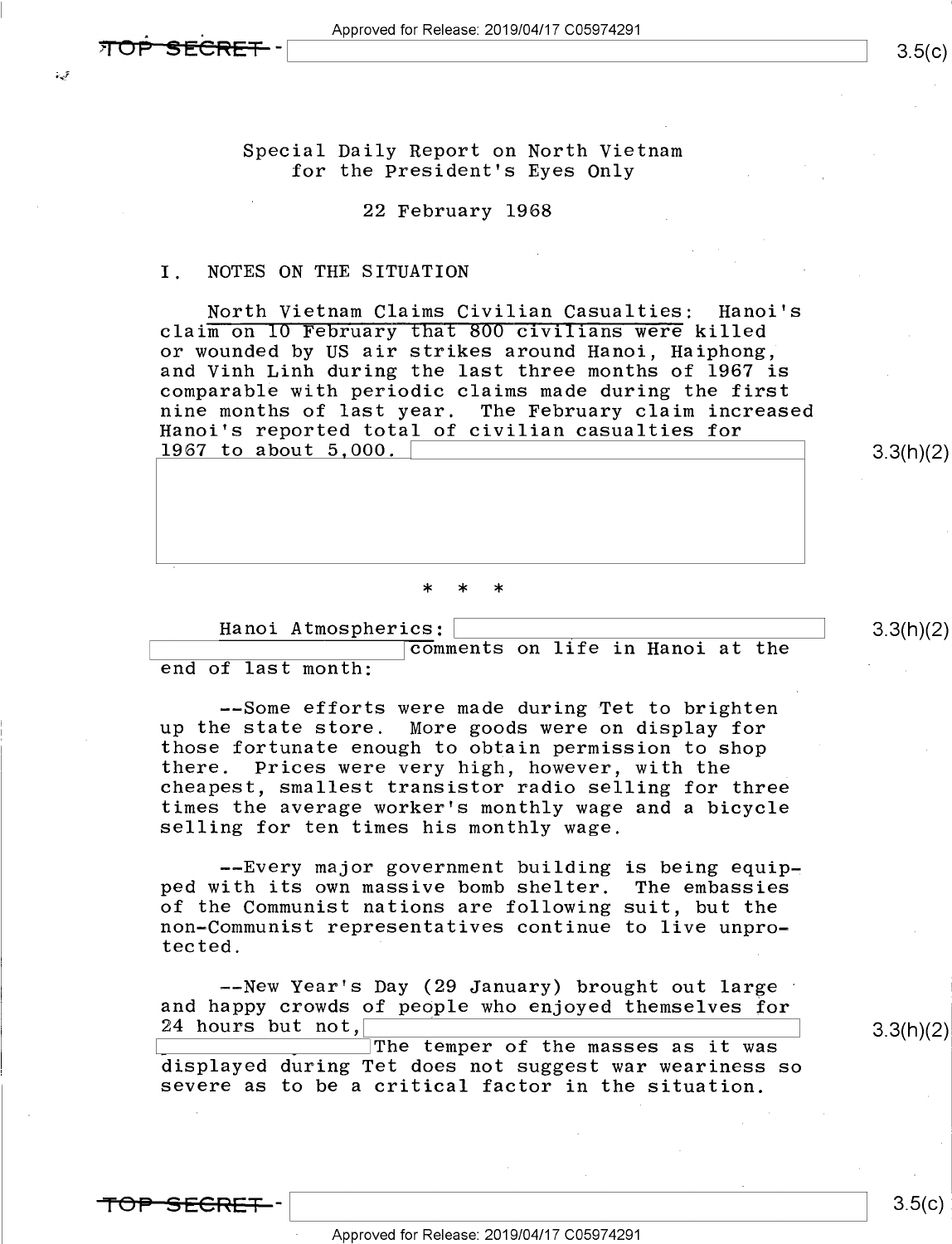Hanoi Promotes a General with Experience in<br>South Vietnam: A North Vietnamese broadcast indicates that a major general with a long background in South Vietnamese military affairs has been promoted into a defense ministry job in Hanoi, presumably after giving up his former responsibilities in the South.

The broadcast says that Major General Nguyen Don, identified as vice minister of national defense and an alternate member of the party committee, is in Moscow heading up a delegation to the<br>celebrations of Soviet army day. Don has been idencelebrations of Soviet army day. tified for years by prisoners and captured documents as a leading figure in the Viet Cong military command structure in South Vietnam. In the early 1960s he became commander of Viet Cong Military Region Five, which covers most of the northern half of South Vietnam. One prisoner captured a year ago claimed that he had been demoted to deputy commander of the region in mid-1966, but there is no other evidence of this. There has been no hint of Don's activities over the past year or so.

General Don's move to the defense ministry may be a routine personnel shift for a man with many years of active duty in the South. His trip to Moscow and his new position indicate he is still in good standing, and it seems likely that in his new job he will continue to play an important military<br>role. It is even possible that he was shifted to It is even possible that he was shifted to the defense ministry in order to provide the Hanoi high command with the benefit of his specialized knowledge of the situation in the northern half of South Vietnam, where the Communists now seem.to be focusing their attention.

## \*\*\*

Swedish Ambassador in Peking Travels to Hanoi Today: The Swedish ambassador to China, Leonart  $\overline{\text{Petri}}$ , is scheduled to travel to Hanoi on 22 Febru-<br>ary, This will be Petri's second trip .  $3.3(h)(2)$ 

to North Vietnam. It also is the latest step in Hanoi's current campaign to present its position on settling the war to representatives of Western and neutralist governments.  $\vert$  3.3(h)(2).

=Fe|=-e-Essa -\ \ 8-5(¢)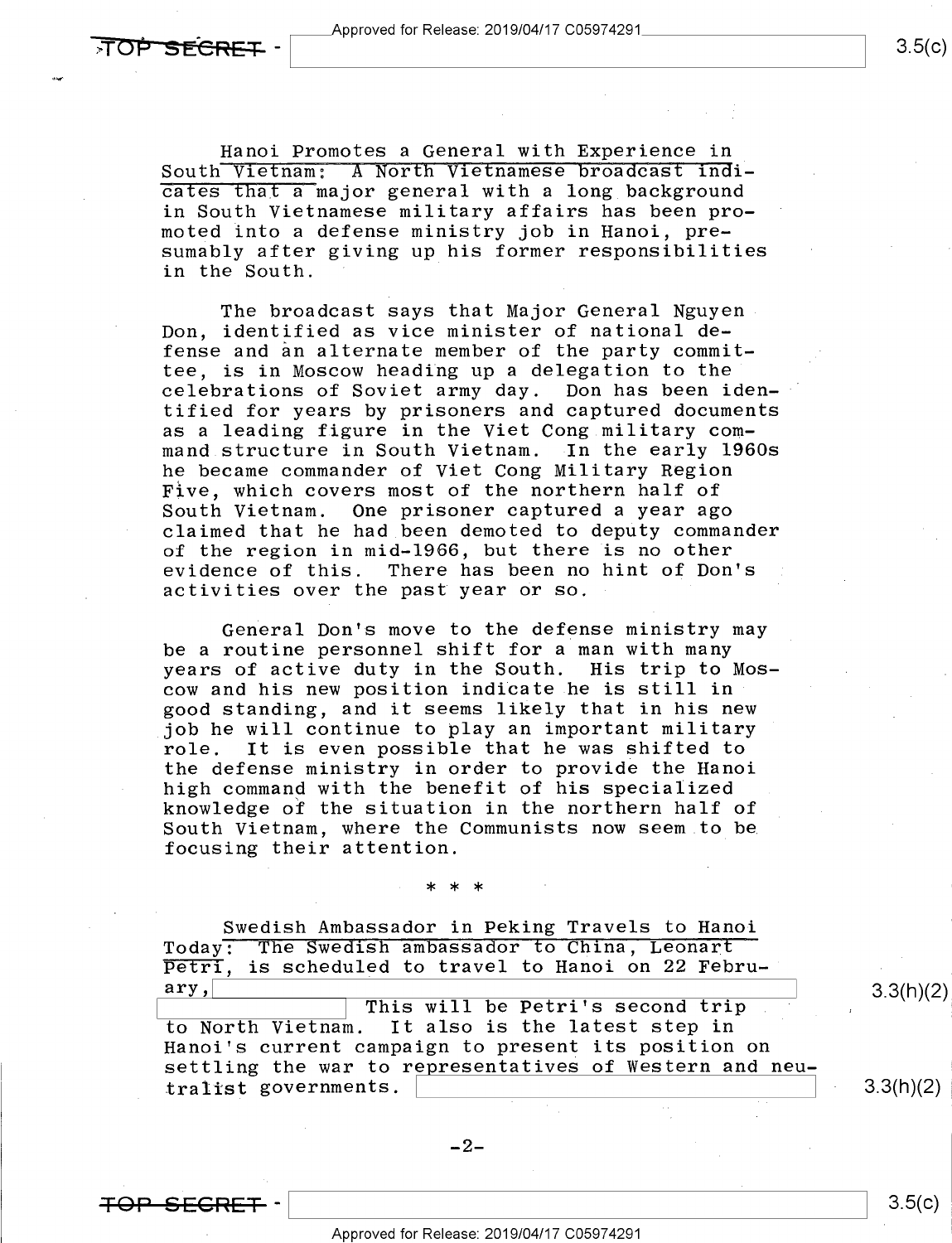1'

 $3.5(c)$ 

 $3.3(h)(2)$ 

3.3(h)(2)

 $\frac{3.3(11)(2)}{2.3(11)(2)}$ the Swiss ambassador to Peking, who has been in Hanoi for the past three days, was scheduled to return to China on the evening of the 21st. -part, the ambassador's visit was apparently to establish some form of diplomatic relations with According to a 21 February announcement of the Swiss foreign minister, the ambassador has been named official "representative" to North Vietnam--a position involving "purely technical contacts" with the North Vietnamese, but not to be construed as full diplomatic recognition. France is the only other non-Communist European country with which Hanoi currently has diplomatic relations.

\* \* \*

### \* \* \*

II. NORTH VIETNAMESE REFLECTIONS OF US POLITICAL ATTITUDES ON THE WAR

Hanoi Praises US Writers Who Oppose the War: In its English language broadcast of Z1 February, Hanoi included a message from several Liberation Front writers' organizations to a group of 448 American writers and editors who have refused to pay a "war tax" and who are opposed to "Johnson's war policy." The message predicted that the American people would oppose more strongly¢"the Johnson administration's immoral war policy" and would demand that the US settle the war on Communist terms.



 $\frac{1}{3.5(6)}$